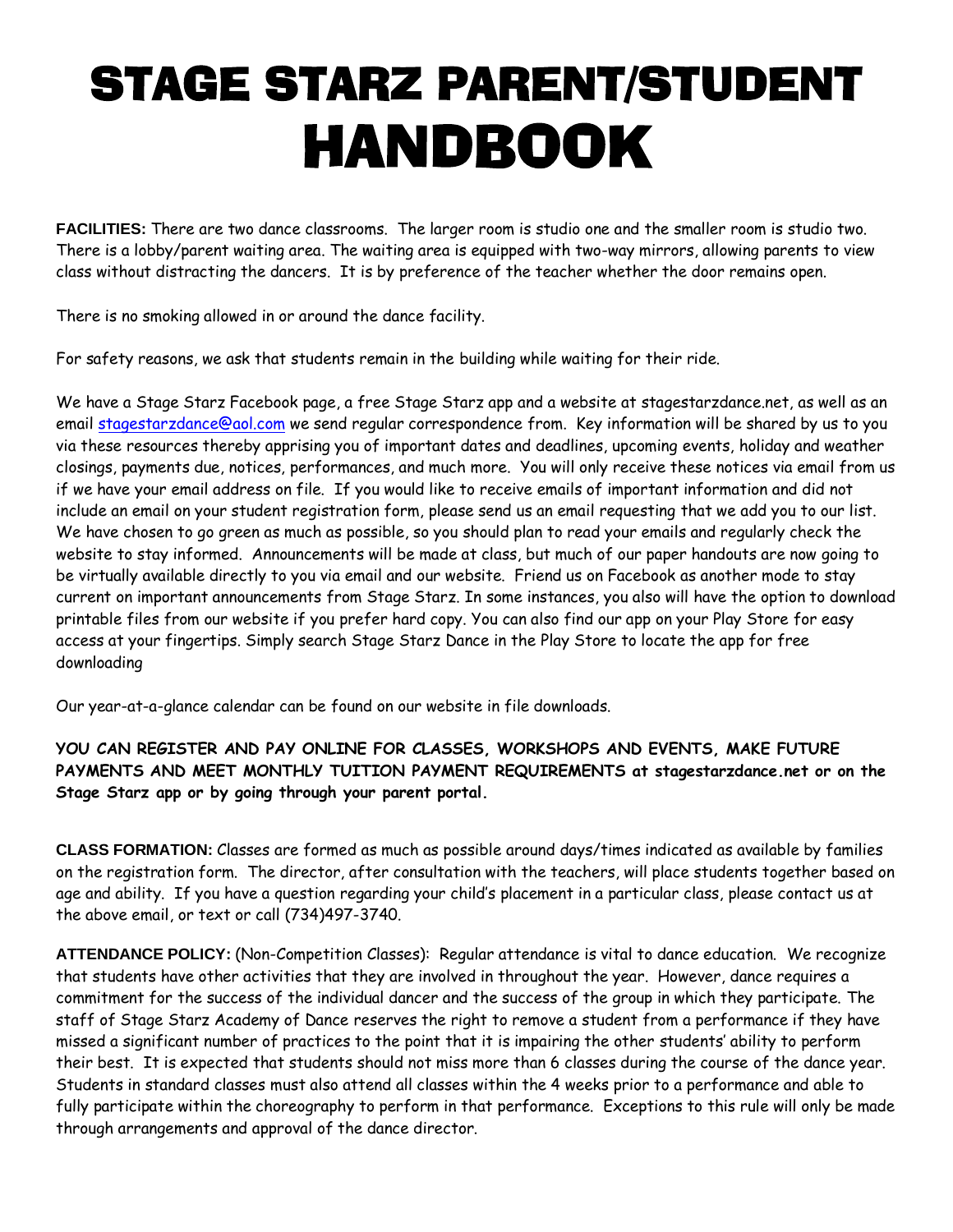(Competition Classes): Competition students should not miss more than 4 classes during the course of the dance year, except upon permission of the comp teacher and with appropriate arrangements to catch up with choreography. Exceptions to this rule will only be made by approval of the comp director. Students who disregard the attendance policy risk suspension or removal from the team. Competition students must also attend all classes within the 4 weeks prior to a performance and able to fully participate within the choreography to perform in that performance. Exceptions to this rule will only be made through arrangements and approval by the comp director.

**TARDINESS** - Please have dancers arrive to class at least 5 minutes early to change shoes and/or clothes and be ready to dance when the class time starts. If the teacher has to wait for the tardy student to put on shoes or pull hair back after entering the class, it holds the entire class up.

# **DRESS CODE**

In all classes dancers should refrain from wearing bracelets, necklaces, rings, or dangly earrings. Stud earrings are acceptable. Hair should always be pulled back away from face secured in a bun, ponytail, or braids.

# **Attire**

**Ballet, Tap, Jazz, Lyrical, Tumble (within Dances)** – Girls should wear a leotard and tights - and may include a skirt or dance shorts. As an alternative (except ballet), dancers may wear a biketard, unitard or form-fitting top and capris/leggings. No baggy clothes. As tumblers need bare feet, when wearing tights they should opt for footless or transition tights.

**Shoes: Be sure you have the correct shoes for perfomances. You may order directly through our distributor - Curtain Call for Class! Find your fit with our in-studio sizing sample, then order directly online for home delivery. You can find the link on our website @stagestarzdance.net . You may also find the correct shoes or have them ordered in for you by visiting a regional dancewear shop such as** *Dancer's Pointe* **in Perrysburg. For Preschool and Primary dancers, the pink leather ballet slippers and black patent tap shoes located in the girls dancewear section of the girls clothing department at Target are acceptable.**

Correct shoes must be worn in every class. No bare feet (except tumble/lyrical/other forms of competitive dance when called for), no socks/tights without shoes, or street shoes are allowed. INFORMATION CONCERNING THE SHOES SELECTED FOR YOUR INDIVIDUAL DANCE CLASS/CLASSES SHOULD BE INCLUDED WITH YOUR CLASS DAY AND TIME CONFIRMATION EMAIL. \*If you have any questions, please text, call or email, and in most instances we will be available to respond promptly if not immediately: (734)497-3740 or stagestarzdance@aol.com

Students who are inappropriately dressed may be asked to sit out from class. Students who repeatedly abuse the dress code (attire, shoes, hair, jewelry, etc.) will be counted as absent from class.

#### **TUITIONS AND FEES Tuition**

Class tuition is based on a yearly basis. For your convenience, this amount may be divided into 10 monthly installments, Sept thru June. MONTHLY INSTALLMENTS MUST BE MADE ON OR BEFORE THE 5TH OF EACH MONTH TO AVOID THE \$15.00 LATE FEE THAT WILL BE ATTACHED TO YOUR TUITION AFTER THE 5TH REGARDLESS TO DAY OF WEEK OR HOLIDAY OR WEATHER CLOSING THAT THE 6<sup>TH</sup> OF THE MONTH MAY FALL ON. YOU MAY PAY ONLINE THROUGH YOUR STAGE STARZ PARENT PORTAL AT STAGESTARZDANCE.NET OR THRU OUR APP IF YOU FIND THAT YOU ARE UNABLE TO MAKE IT INTO THE STUDIO TO MAKE YOUR PAYMENT IN THE OFFICE.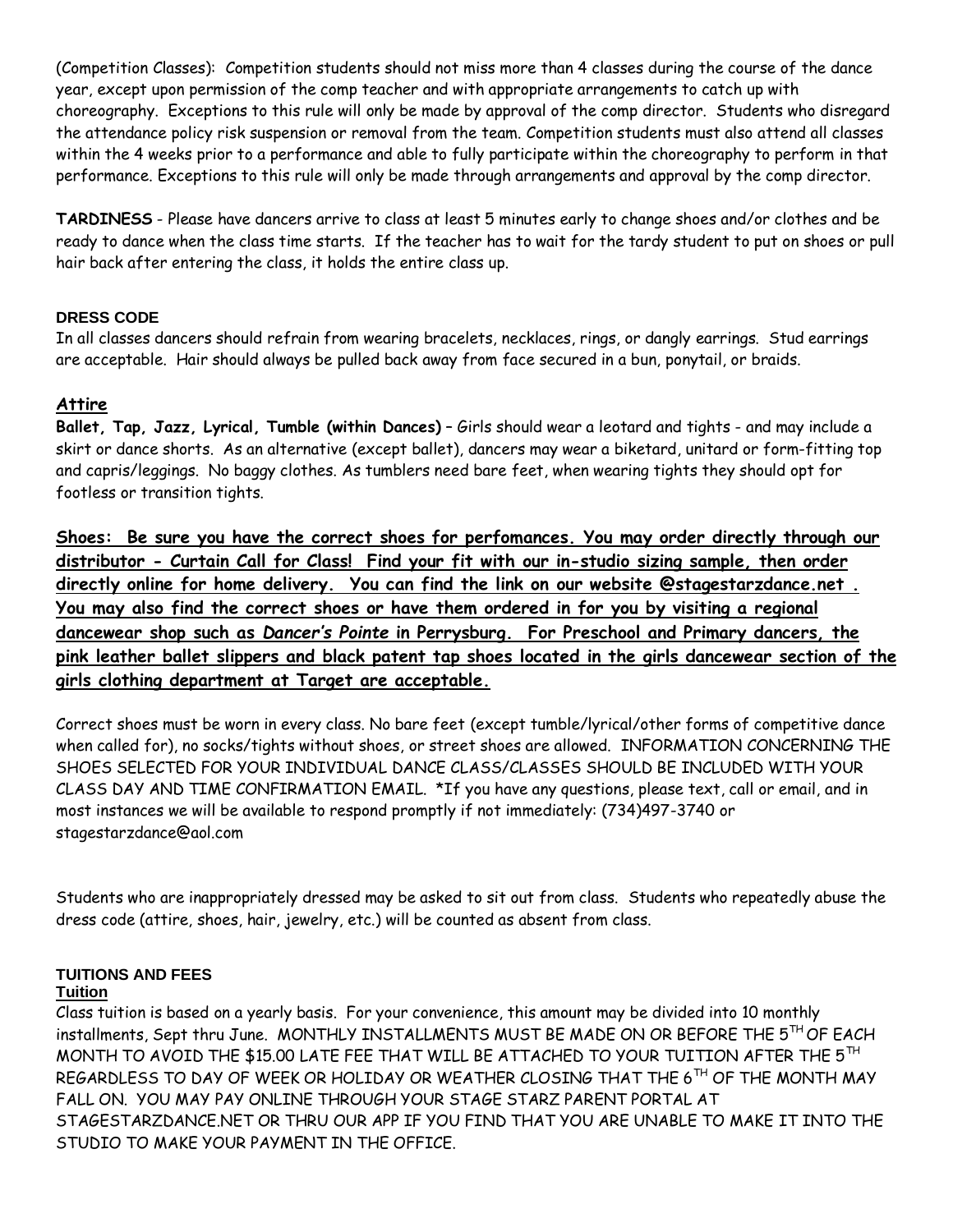WE ALSO OFFER OUR CONVENIENT MONTHLY AUTOPAY PLAN TO HELP YOU STAY CURRENT WITH YOUR ACCOUNT. SIMPLY PRESENT YOUR PREFERRED CREDIT/DEBIT CARD IN THE OFFICE OR ADD IT TO YOUR ACCOUNT IN THE PARENT PORTAL ONLINE FOR REGULAR MONTHLY AUTO DEDUCTIONS THAT WILL TAKE PLACE ON THE 1<sup>ST</sup> OF EACH MONTH FOR TUITION INSTALLMENTS AND COSTUMING/PERFORMANCE FEES.

# **Costumes**

On October 1<sup>st</sup> and November 1<sup>st</sup> a \$27.50 costume installment is due for each standard costume for a total of \$55.00 per costume. The exceptions to this are if your student is in the preschool combo in which you are registered for combo class (a combination of two 30-minute classes) you will be responsible for costume fees of **\$27.50 for** each style in the combo in both October and November for a total of a \$55 per October and November installment respectively for each costumes. **Competition students will pay \$65.00 per competition costume divided into \$32.50 installments in October and November per competition costume for each competition dance**. Competition students participating in standard dances will be charged \$55.00 for standard dance costumes.

**\*IT IS VITALLY IMPORTANT THAT YOUR COSTUME BALANCE BE BROUGHT TO ZERO BY THE NOVEMBER DEADLINE. COSTUMES ARE FREQUENTLY MADE TO ORDER AND OUR ORDER MUST BE PLACED SEVERAL MONTHS IN ADVANCE TO RECEIVE OUR COSTUMES BY PERFORMANCE DATES. IF YOU HAVE NOT PAID YOUR COSTUME DEPOSIT FEES IN FULL, WE WILL NOT BE ABLE TO ORDER YOUR COSTUME. THIS JEOPARDIZES YOUR STUDENT'S ABILITY TO PERFORM ON STAGE IN THE EVENT THAT THEIR COSTUME ORDER HAS BEEN DELAYED AND MAY NOT ARRIVE IN TIME FOR SHOW. This HAS happened. Please do not neglect your costume deposit payment!**

All remaining tuition fees, or any fees left remaining as a balance on your account, must be paid in full by the first day of the recital month in order to participate in recital. **BALANCE MUST BE ZERO TO BUY RECITAL TICKETS.**

If at any point, tuition becomes more than 30 days past due, your account will be suspended and the student will not be permitted to return to class until tuition and any past due fees are brought up to date. A \$15 late fee will be added to your balance considered past due after the 5th of each month.

# **\*(Competition Fees - Comp students only)**

Competition fees for both spring Hall of Fame and League of Champions competitions will be billed to you in January and will be due no later than February 1st

# **PAYMENT INFORMATION**

**-Minimum payment due upon registration will be an annual \$20 nonrefundable family registration fee if registering on or before the given early registration deadline**

**-After the given early registration deadline, minimum payment due upon registration will be an annual \$20 registration fee along with September tuition for all classes registering for**

**-Parent or Guardian agrees to pay a \$55 costume fee per standard class or \$110 fee per combo class of 2 styles of dance (2 costumes) or \$165 per combo class of 3 styles of dance (costumes). Competition combos have a costume fee of \$65 per costume for a total of \$130 per comp combo for costumes. Costume fee total will be divided into 2 equal payment due with your October and November tuitions, or for those on autopay will be automatically deducted from your account along with tuition on October 1st and November 1st**

**\*Costume fees will not be refunded once orders are placed.**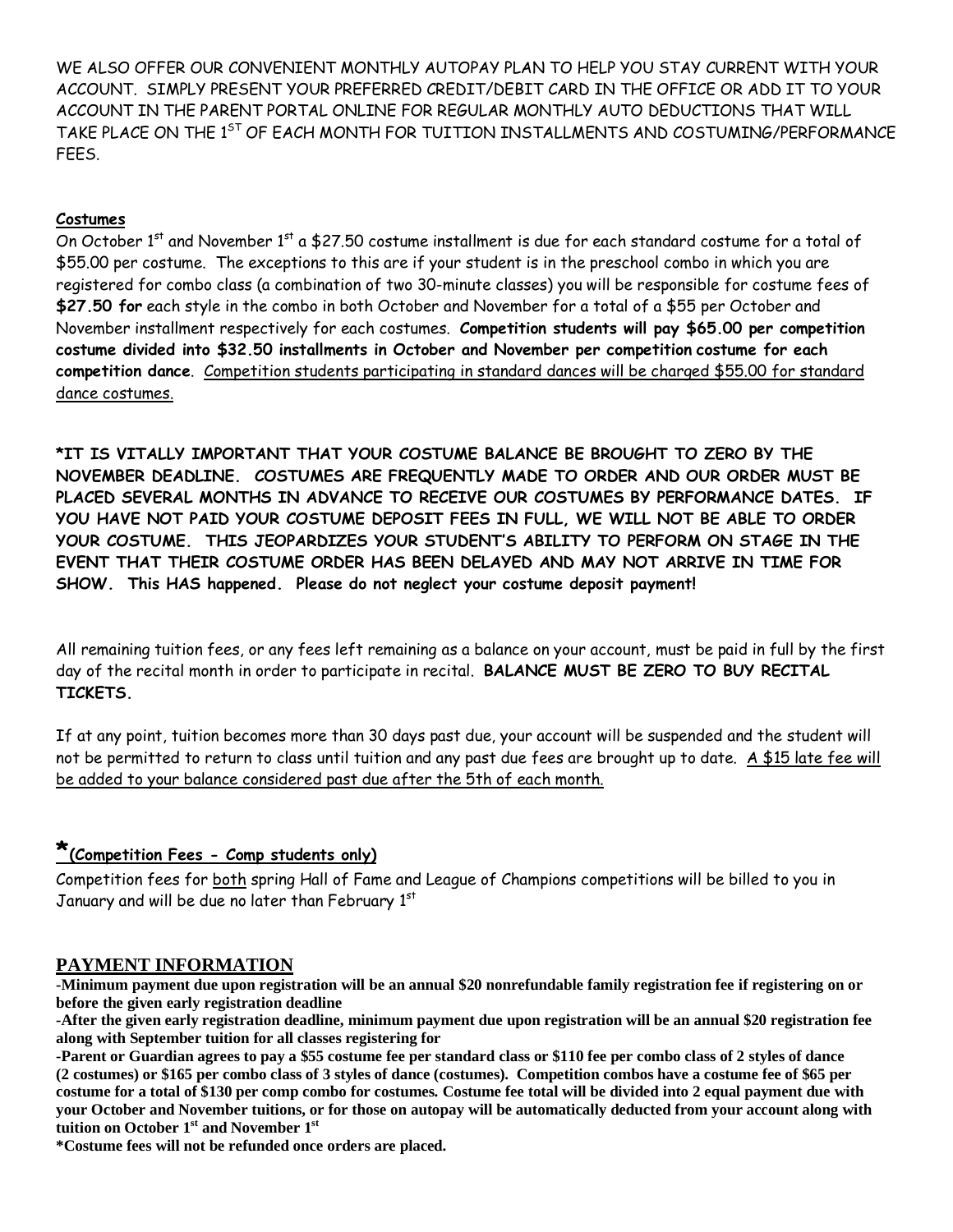**\*Balances for specialty costumes selected by students for solos, duos, trios and novelty routines exceeding the \$55 standard costume fee will be the responsibility of the parent and will be billed to the parent by Stage Starz. \*Parent or Guardian agrees to pay a \$65 costume fee PER competition costume. In rare instances that balances for competition group, solo, duo and trio costumes exceed the \$65 standard competition costume fee, the balance will be the responsibility of the parent and will be billed to the parent by Stage Starz.**

#### **T-Shirt Fee: \$8.00 per shirt per dance registered for**

 **> An \$8.00 t-shirt fee will be attached to your March tuition payment for t-shirts to be worn by students during performances at the Bedford Trade Fair. This is an optional performance opportunity! Participation is not mandatory! Please be aware that a separate color T-shirt will be required for EACH dance routine dance students perform in for Trade Fair. Parents should factor in this fee when making a decision on if or how many routines they wish their dance student to perform in for this optional event. Only routines performance-ready will be invited to participate. Please inform your teacher if you do not plan to participate BY FEBRUARY 1st so that temporary adjustments can be made to the routine for the Trade Fair performance for any partnering work that has been worked into the choreography for the regular recital routine.**

 **> A headpiece fee of \$5.00 will also be charged to you in March and handed out to your student at class by the teacher in March. In most instances, this headpiece will be used for Trade Fair, Competition (dance competitors), Picture Day and Recital.** 

## **PREFERRED Payment plans, insufficient funds, refund and other payment information:**

**Plan A: September tuition and registration fee with approval for automatic credit/debit card payment on the first of each month October through June for monthly tuition installments including costume installments of \$27.50 per standard costume (\$32.50 per competition costume) in October and November and Trade Fair t-shirts and headpieces (\$8 per shirt and \$5 per headpiece per dance in which student intends participation and where applicable) with March payment. Costume overages will be billed separately where necessary and processed only upon card holder approval. Competition fees will be billed separately and processed only upon card holder approval. Card processing is done through a secure merchant service.**

**Plan B: Payment of registration fee and tuition in full at registration to cover classes from September through June** *(by credit/debit, check, cash, or money order only).*

**Plan C: Payment of tuition in full at registration to cover classes from September through June and all costume fees** *(by credit/debit, check, cash, or money order only).* **Thank you! Registration fee waived!**

## **> Should you choose NOT to opt for one of our preferred easy payment methods, please be aware that there will be a \$15 monthly late fee added after the 5th of each month to late account balances.**

*-The parent or guardian is responsible for notifying Stage Starz Academy of Dance of any change to the credit card or checking account. There will be an insufficient funds fee of \$35 for monies not cleared through checking accounts or not able to be processed through credit/debit cards on file. Balances remaining unpaid in lieu of insufficient funds will be considered past due and should be paid immediately, including the \$35 insufficient fund fee.*

*- The yearly family registration fee is nonrefundable. All other registration fees and participation fees, and fees for workshops and specialty events, are non-refundable and registrants waive the right to any refund compensation.*

*- Current and prior monthly installments of tuition are nonrefundable.*

*- At the outset of the dance year, preschool students paying monthly may be refunded part of September tuition if a dropclass notice is given in writing to the administration within two weeks following the class start date. Full refund minus the non-refundable registration fee may be given with a written drop-class notice.*

*- Costume fees are nonrefundable once orders have been placed.*

*- Students who have paid for tuition in full for September thru June upon registration, will be refunded only for tuition of months left remaining and not including the current tuition month. These students have through October 31st of the current dance season to drop classes and receive a partial refund. Refunds for tuition paid in advance will not be refunded after October 31st . (Different policies apply to solos.)*

*- Students who pay for tuition in full for September thru June upon registration, and who drop after October 31st of the current dance season waive the right to any refund of any tuition monies past, current or future, as well as any costume fees for costume orders already placed. (Different policies apply to solos.)*

*- In the event that a student registers for a solo and intends to audition to compete the solo but is not selected for competition participation during auditions for the solo, the soloist can then opt for a standard solo or resign their solo registration and ask to be refunded. A request for that solo refund must be made within two days of the audition results.*

*- As solos are limited and are reserved with a first-come first-serve enrollment, refunds for solo opt-outs for the season( other than one based on audition results) will only be given within two weeks of the student's solo registration. We need to have a*